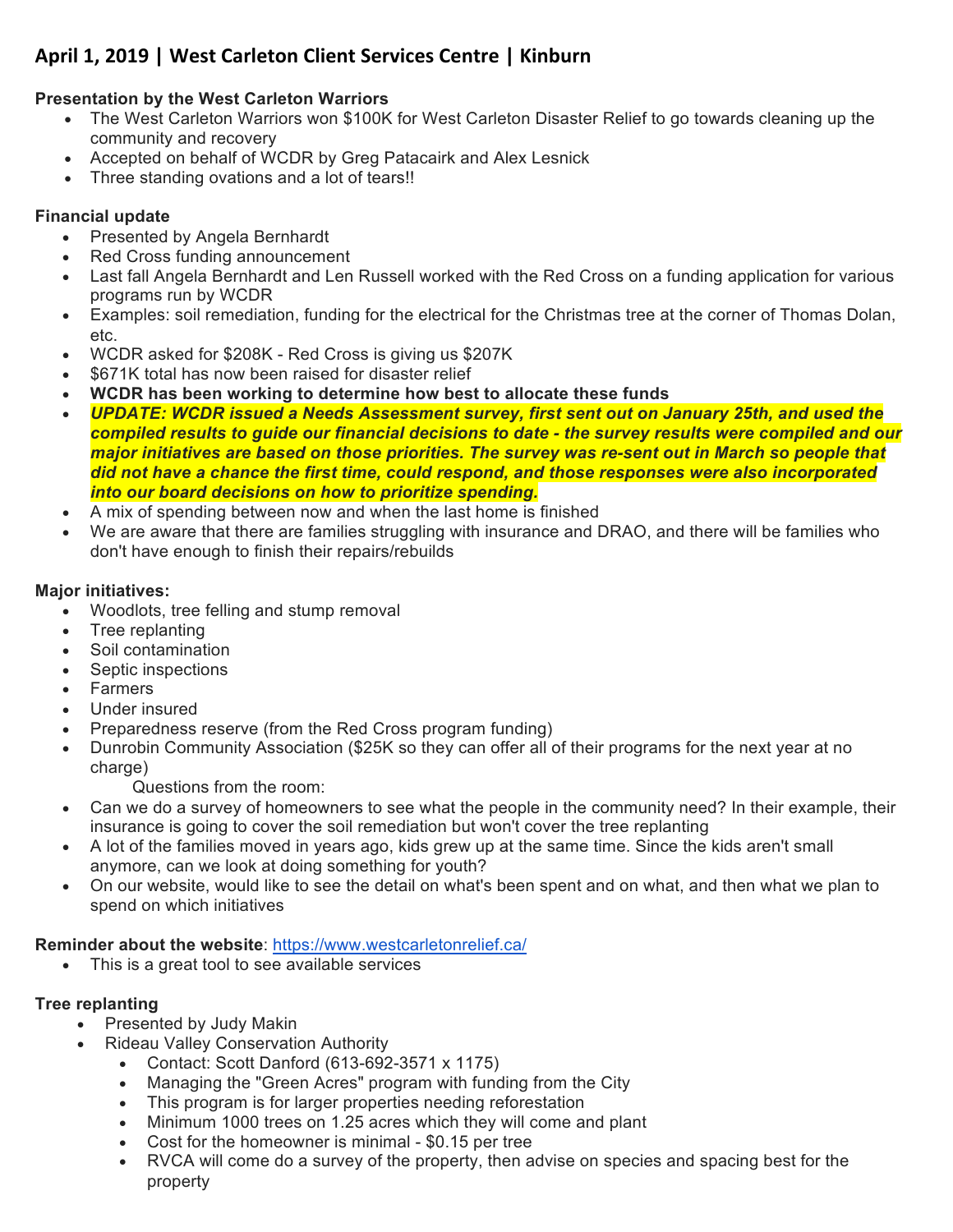- City of Ottawa
	- Contact: call 311 https://ottawa.ca/en/residents/water-and-environment/trees-and-communityforests/trees-and-forests-after-tornado
	- Tree replanting on public property and on roadways
	- Majority of trees are 7-8ft tall
		- **Easily adapt to new environments, increasing chance of survival**
		- Chance of survival with larger trees really decreases
	- "Trees in Trust" program
		- § For those who are missing a tree on their front lawn, on City property
			- Geoottawa.ca to find out where your specific property line is so you can see where the City-owned area by the road is
		- **•** Forestry inspector will visit the property to determine what type of tree is best
		- **•** A form is left for the homeowner with some options
		- **Homeowner just contacts the City with their decision**
		- § Planting in the fall "In trust" = homeowner agrees to regularly water the tree
	- Streetscapes and parks
		- Planting on the sides of roads, City parks and facilities
		- Reach out and let the City know where trees should be replanted
		- § Will be replanting in DCC and Porcupine Park
	- Commemorative tree program
		- For families who have lost a member of their family
		- § Work with the City to find a suitable park for a tree
		- § Will be planted along with a plaque
		- § Family pays for the tree
	- Schools
		- § Grant program
	- There is a special page on the City website specific to trees related to the tornado: https://ottawa.ca/en/residents/water-and-environment/trees-and-community-forests/treesand-forests-after-tornado
		- Check back often for updates
- **Tree Canada**
	- Contact: Marie-Paul Gaudin
	- Judy has been working with Tree Canada to ensure that West Carleton gets their share of the funds raised
	- WCDR will use some of our funds (\$25K) to add to that raised in national fundraising (WCDR has funds allocated to Trees and this allows Tree Canada to take over the management of this program for us)
	- **"Operation ReLeaf"**
	- Any resident that has been affected can apply for up to \$300
	- Online application: https://treecanada.ca/operationreleaf/ottawa-gatineau/
	- Grant can be used to purchase trees/shrubs, delivery of the trees/shrubs, hiring a contractor to do the planting, extra materials like mulch and stakes
	- They have a list of recommended nurseries in the area and recommended species of trees
	- Deadline is April 21
	- Question: how do people proceed if they don't have pictures of their stumps or newly planted trees?
		- Answer: skip the questions not mandatory. Other areas were able to replant last fall.
	- Question: can the deadline be extended? People are dealing with a lot right now.
		- § Answer: there will be another application time period in the fall and then probably next spring again. Funding is being evenly distributed among the affected communities for each deadline (except for the special funds provided by WCDR). People can apply for more than one period, but will be placed lower priority
	- Question: delivery can be expensive for a single tree
		- § Answer: work with the nursery to have delivery to multiple properties on the same day to reduce cost
	- Question: will all of the nurseries have the same stock?
		- § Answer: Tree Canada has worked with the nurseries and all will have stock of the same species. If they do run out of a particular species, likely they can assist with getting the desired tree brought **in**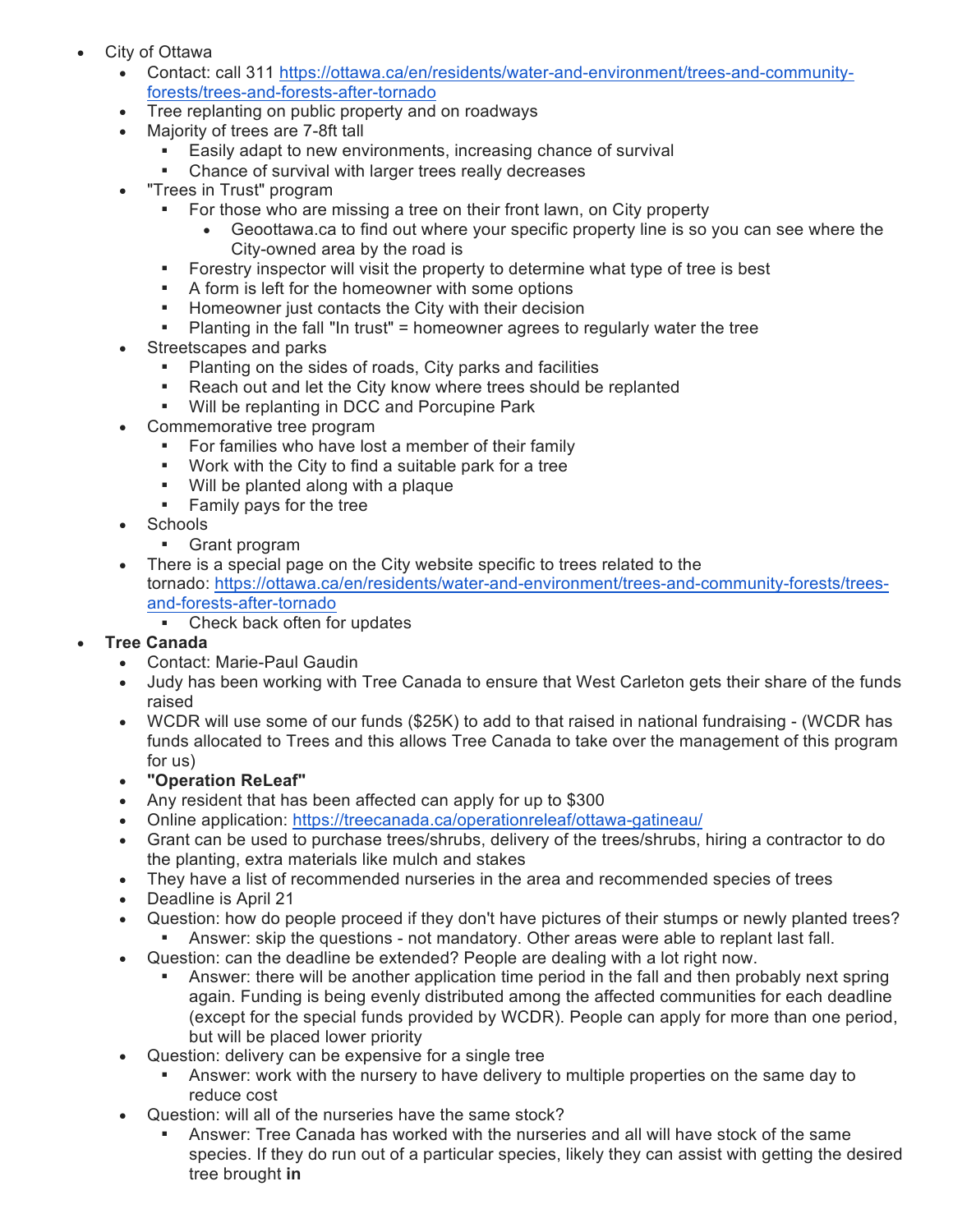#### **Septic inspections**

- Wayne Morris from Ottawa Septic Inspections
- A lot of homeowners are concerned about their septic systems
- WCDR will be offering septic inspections for those with concerns where insurance that is not covering it OR has an insurance cap that they may be reaching
	- Timeframe = June/July
- What is involved in a septic inspection:
	- Dig out the tank lids, do a few test holes in the bed and look at the stone and sand in the tile. Do a flow test by dumping 250 gallons of water into the system and see how it handles it.
	- WCDR will supply water trucks as required, in the event properties don't have water at the time of the septic inspection
- Question: will a septic system sitting idle for 6 months have further damage?
	- Answer: No. Shouldn't have concerns about a septic system sitting idle. A leaching bed sitting idle is actually good for it (allows it to regenerate).
- Question: what about heavy things falling on the septic bed, heavy equipment driving across the system, or a tree falling over and the roots disrupted the soil around the system?
	- Answer: have the system looked at in these cases
- Question: what about wells?
	- Answer: There are specific professionals to handle well concerns.
	- Question: is there a preferred time to do a septic inspection?
		- Answer: spring can be tough, since there is a lot of water in the ground. Mid-summer and fall are preferred.
		- Note from the audience: you only have a year to claim anything on your insurance, so be sure to get it inspected prior
- Question: what is the life expectancy of a septic system?
	- Answer: probably 20-30 years on average, but it depends on the soil.
- Question: can new houses be hooked up to old septic?
	- Answer: if house size doesn't change, then it should generally be fine. Septic is designed based on square footage and number of bedrooms. It's possible City may request the septic design to make sure it's sized appropriately.
- Question: this homeowner's lid chipped, since it had recently been emptied
	- Answer: only way to know if there is a leak is if the level is lower than the clay. The level in a septic tank should be fairly stable (water in = water out). If water is below the pipe = probably cracked. If water is above the pipe = not leaking out possibly due to the blockage. If it's just a cracked lid, it can be replaced.
- Don't hesitate to reach out to WCDR with questions and we will coordinate with Wayne on your behalf

### **Update from WOCRC**

- Christine Harrison
- Will have more programs coming up visit the Facebook page for more details (and we will share in our emails): https://www.facebook.com/WOCRC.CRCOO/

#### **Preparedness**

- WCDR has been working with the City and other organizations like United Way and After the Storm about what do we do when the next disaster hits
- We need to learn from our experiences and use the voice that WCDR has at the moment
- We are working on doing a preparedness plan in conjunction with the City so the next time there is a disaster, community associations and WCDR are named in the official plan
- WCDR will continue indefinitely, ready to jump into action should anything happen

#### **Canada Day**

- Plans are still in the works, but there will be a big event at Eagle Creek Golf Course
- Goal is for WCDR families to attend for free
- Fireworks should be at least double past years at the DCC
- More to come!